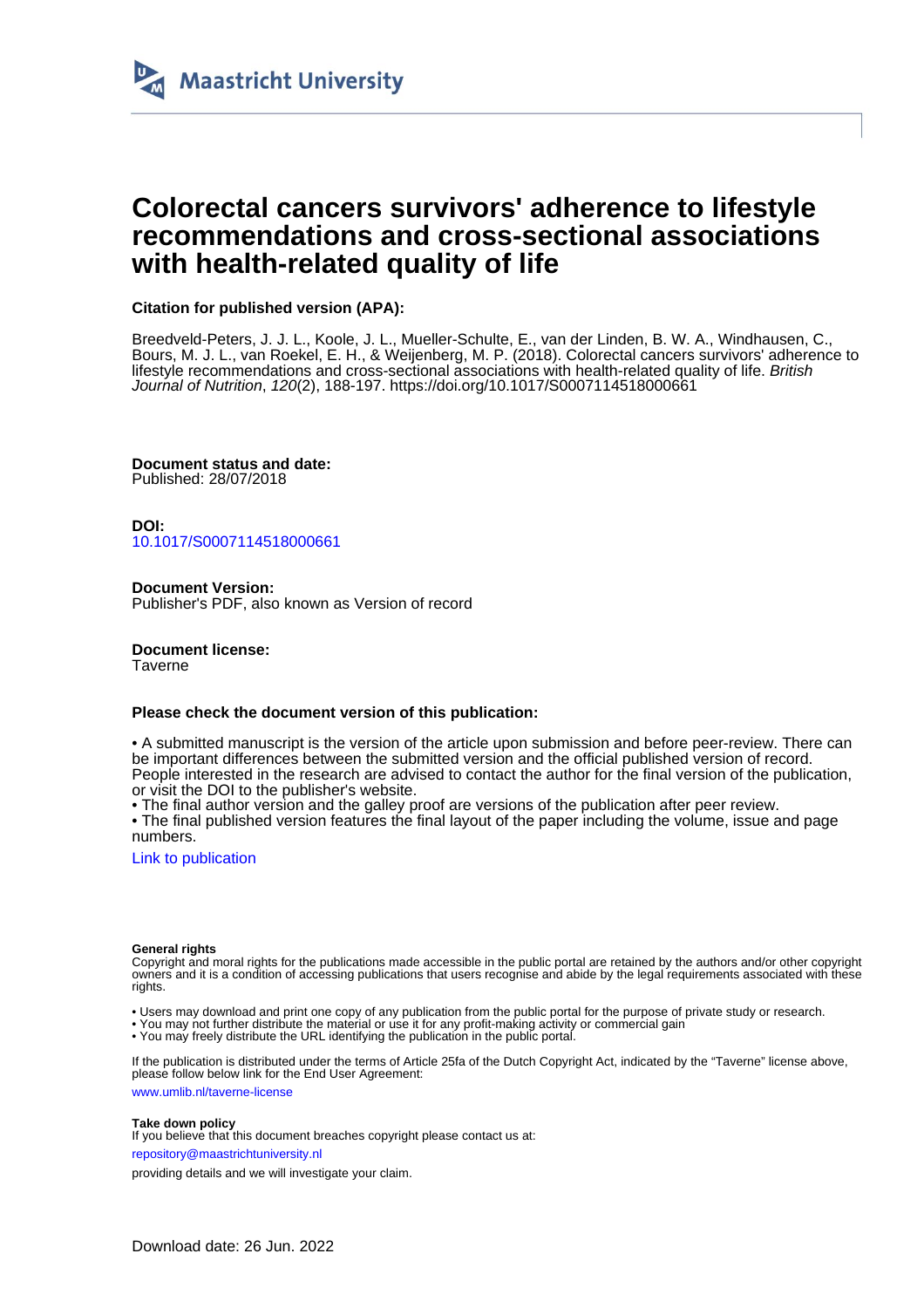# Colorectal cancers survivors' adherence to lifestyle recommendations and cross-sectional associations with health-related quality of life

Jose J. L. Breedveld-Peters<sup>1</sup>\*, Janna L. Koole<sup>1</sup>, Eloise Müller-Schulte<sup>2</sup>†, Bernadette W. A. van der Linden<sup>3</sup>‡, Cherelle Windhausen $^4$ §, Martijn J. L. Bours $^1$ , Eline H. van Roekel $^1$  and Matty P. Weijenberg $^1$ 

 $^1$ Department of Epidemiology, GROW – School for Oncology and Developmental Biology, Maastricht University, PO Box 616, 6200 MD Maastricht, The Netherlands

 $^2$ Department of Epidemiology, GROW – School for Oncology and Developmental Biology, Maastricht University as part oj an internship from the Master of Global Health of the Faculty of Health, Medicine and Life Sciences, Maastricht University, PO Box 616, 6200 MD Maastricht, The Netherlands

 $^3$ Department of Epidemiology, GROW – School for Oncology and Developmental Biology, Maastricht University as part of an internship from the Health Sciences Research Master of the Faculty of Health, Medicine and Life Sciences, Maastricht University, PO Box 616, 6200 MD Maastricht, The Netherlands

 $^4$ Department of Epidemiology, GROW – School for Oncology and Developmental Biology, Maastricht University as part oj an internship from the Master Epidemiology of the Faculty of Health, Medicine and Life Sciences, Maastricht University, PO Box 616, 6200 MD Maastricht, The Netherlands

(Submitted 11 July 2017 – Final revision received 6 December 2017 – Accepted 2 January 2018 – First published online 16 April 2018)

#### Abstract

**NS** British Journal of Nutrition

The lifestyle recommendations of the World Cancer Research Fund (WCRF)/American Institute for Cancer Research (AICR) are primarily intended for cancer prevention. In the absence of specific recommendations for cancer survivors, we investigated adherence of colorectal cancer (CRC) survivors to the WCRF/AICR lifestyle recommendations and associations with health-related quality of life (HRQoL). The crosssectional part of the Energy for life after ColoRectal cancer (EnCoRe) study was conducted in 155 CRC survivors (stage I-III), 2–10 years post diagnosis. Dietary intake, physical activity and general body fatness were measured by 7-d food diaries, by questionnaires and accelerometers and BMI, respectively. Adherence to each of the ten WCRF/AICR recommendations was scored as 0 (no/low adherence), 0·5 (moderate adherence) or 1 point (complete adherence), and summed into an overall adherence score (range: 0–10). HRQoL, disability and distress were assessed by validated questionnaires. Associations of the overall WCRF/AICR adherence score with HRQoL outcomes were analysed by confounder-adjusted linear regression. The mean adherence score was  $5.1$  (sp  $1.4$ , range:  $1.5-8.5$ ). In confounder-adjusted models, a higher adherence score was significantly associated with the HRQoL dimension better physical functioning (β per 1 point difference in score: 2·6; 95 % CI 0·2, 5·1) and with less fatigue (β: −3·3; 95 % CI −6·4, −0·1). In conclusion, higher adherence of CRC survivors to WCRF/AICR lifestyle recommendations for cancer prevention was associated with better physical functioning and with less fatigue. This study adds to the limited knowledge on adherence to lifestyle behaviours in CRC survivors and relationships with quality of life. Prospective studies are needed to investigate longitudinal associations.

#### Key words: Lifestyle recommendations: Health-related quality of life: Colorectal cancer survivors

There is a steady increase in the number of colorectal cancer  $(CRC)$  survivors worldwide<sup>[\(1\)](#page-9-0)</sup>. After being diagnosed with CRC, a healthy lifestyle may be highly relevant in terms of survival, recurrence and co-morbidities, as well as treatment-related health and functioning problems, and health-related quality of life (HRQoL) of CRC survivors $^{(2)}$  $^{(2)}$  $^{(2)}$ .

Results of a number of studies suggest that a healthy lifestyle after CRC diagnosis – for example maintaining a healthy body weight, being physically active on a regular basis and limiting the consumption of unhealthy foods such as red and processed meat and refined carbohydrates – may improve clinical out-comes including disease recurrence and survival<sup>[\(3\)](#page-9-0)</sup>. In addition,

Abbreviations: CRC, colorectal cancer; EnCoRe, Energy for life after ColoRectal cancer; HRQoL, health-related quality of life; MVPA, moderate-to-vigorous physical activity; PA, physical activity; QoL, quality of life; WCRF/AICR, World Cancer Research Fund/American Institute for Cancer Research.

- \* Corresponding author: J. J. L. Breedveld-Peters, fax +31 43 38 84128, email [jose.breedveld@maastrichtuniversity.nl](mailto:jose.breedveld@maastrichtuniversity.nl)
- † Present address: Center of Excellence for Microbiology and Hygiene, St. Franziskus Hospital, Münster, Germany.
- ‡ Present address: Center for the Interdisciplinary Study of Gerontology and Vulnerability, University of Geneva, Geneva, Switzerland.
- § Present address: Department of Dietetics, Treatment and Guidance Services, Envida, Maastricht, The Netherlands.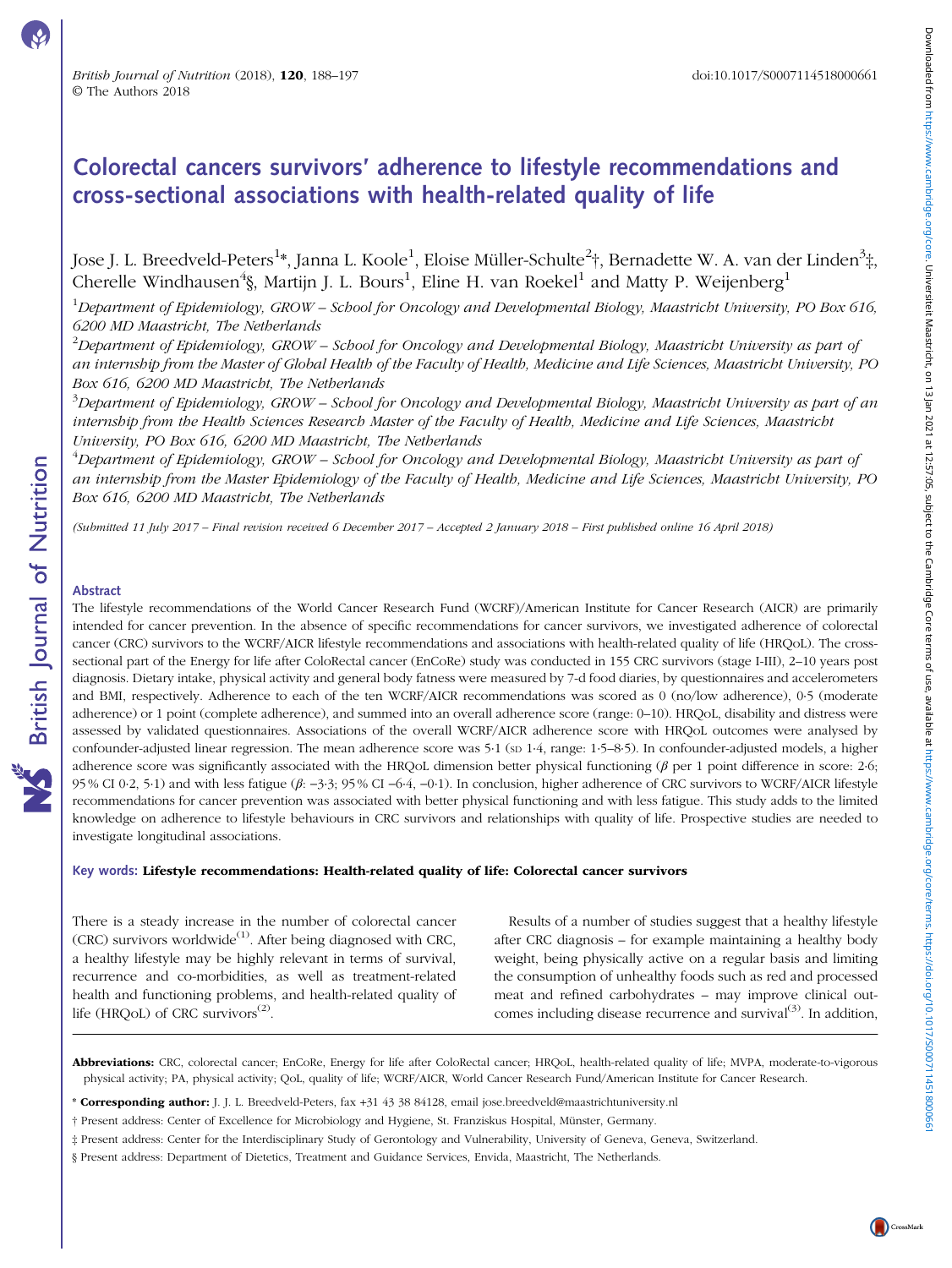a number of studies have shown significant associations of single lifestyle recommendations, such as physical activity  $(PA)^{(4,5)}$  $(PA)^{(4,5)}$  $(PA)^{(4,5)}$  $(PA)^{(4,5)}$  $(PA)^{(4,5)}$  and obesity<sup>[\(5,6\)](#page-9-0)</sup>, with HRQoL outcomes. However, to date, very little is known regarding associations of dietary fac-tors with HRQoL in CRC survivors<sup>([7](#page-9-0))</sup>. Moreover, only few studies have investigated associations of adherence to a comprehensive set of lifestyle recommendations with HRQoL in CRC survivors. Developed summary measures take multiple lifestyle factors into account and therefore give a good reflection of an overall lifestyle quality. These studies have usually been performed in mixed cancer survivor populations, includ-ing CRC and other cancers<sup>[\(8](#page-9-0))</sup>.

The level of adherence to a combination of lifestyle recommendations in CRC survivors has been investigated in several studies. Lemasters et  $al^{(9)}$  $al^{(9)}$  $al^{(9)}$  found that female CRC survivors shortly after CRC diagnosis were more likely to meet recommendations of fruit/vegetable intake and BMI, but less likely to meet alcohol and PA recommendations, in comparison with individuals without a history of cancer. Grimmett et  $al^{(7)}$  $al^{(7)}$  $al^{(7)}$  reported that the majority of long-term CRC survivors were overweight/obese, not physically active and not meeting fruit/vegetable recommendations. This is in line with findings of Schlesinger et  $al^{(10)}$  $al^{(10)}$  $al^{(10)}$ , who reported that only 23 % of long-term CRC survivors adhered to all four investigated lifestyle recommendations comprising BMI, healthy diet, PA and smoking. However, as these studies use different sets of lifestyle elements, comparison of results is difficult as the lifestyle factors used in the set differ between studies, as well as operationalisation of the lifestyle factors. Another way of looking at lifestyle is using existing lifestyle scores based on recommendations to investigate adherence to lifestyle behaviours in a more standardised way. In the absence of specific lifestyle recommendations for cancer survivors, the World Cancer Research Fund (WCRF)/American Institute for Cancer Research (AICR) currently advises cancer survivors to follow the lifestyle recommendations for the prevention of cancer<sup>[\(11,12](#page-9-0))</sup>. These recommendations are based on extensive systematic reviews of the relevant literature on food, nutritional aspects, PA, body weight and cancer, and contain a range of lifestyle recommendations that can be operationalised into a lifestyle score that can be used to study overall lifestyle quality $(13)$ . As the recommendations focus on body composition, PA and dietary factors, smoking is not part of this score. In CRC survivors, only one study of Winkels et al.<sup>([14\)](#page-10-0)</sup> used the WCRF/AICR lifestyle recommendations to study adherence to lifestyle recommendations. Thus, there is a need to increase knowledge on adherence of CRC survivors to an existing comprehensive set of lifestyle recommendations reflecting lifestyle quality and to study associations of lifestyle quality with outcomes of HRQoL in CRC survivors.

**NS** British Journal of Nutrition

The aim of this cross-sectional study was to describe CRC survivors' adherence to the WCRF/AICR lifestyle recommendations for cancer prevention and to study how adherence is associated with relevant HRQoL outcomes, including global quality of life (QoL), physical functioning, fatigue, disability and distress. We hypothesised that a healthier lifestyle would be associated with better HRQoL.

#### **Methods**

### Study design and participants

Data from the Energy for life after ColoRectal cancer (EnCoRe) study were used. The EnCoRe study is composed of two parts: a prospective cohort study in stage I-III CRC survivors followed up from diagnosis until 2 years post treatment, and a crosssectional study in stage I to III CRC survivors diagnosed and treated between 2002 and 2010 at Maastricht University Medical Center +, the Netherlands<sup> $(15)$  $(15)$  $(15)$ </sup>. For the present analysis, data of the cross-sectional part of the EnCoRe study were used. Patients were preselected via the Netherlands Cancer Registry (NCR; managed by Comprehensive Cancer Centre the Netherlands). Participant recruitment and data collection were performed between May 2012 and December 2013. A total of 373 eligible CRC survivors were invited to participate, of whom 155 were included (response rate 42 %; online Supplementary Fig. S1). Reasons for exclusion of potential participants are shown in the online Supplementary Fig. S1. Ethical approval was obtained from the Medical Ethics Committee of Maastricht University and University Hospital Maastricht, the Netherlands, and written informed consent was obtained from all participants.

To systematically investigate lifestyle and HRQoL in CRC survivors, we have previously developed a conceptual frame- $work^{(15)}$  $work^{(15)}$  $work^{(15)}$  based on the International Classification of Functioning, Disability and Health (ICF). The ICF is a biopsychosocial classification of health and functioning developed by the  $WHO^{(16)}$  $WHO^{(16)}$  $WHO^{(16)}$ . Relevant factors were identified from the literature and mapped within the ICF framework; this conceptual model was used to identify relevant variables to be included in the present analysis<sup>[\(15](#page-10-0))</sup>.

# Data collection and data processing

Study data were collected at patients' homes by trained research dietitians, according to standard operating procedures.

# World Cancer Research Fund/American Institute for Cancer Research lifestyle recommendations, score construction and operationalisation

The WCRF/AICR lifestyle recommendations comprise recommendations on aspects of body composition, PA and diet. In this study, we included the WCRF/AICR recommendations regarding body fatness, PA, energy-dense foods, plant foods, meat consumption, alcoholic drinks and dietary supplements. We did not operationalise the salt restriction recommendation, as it is difficult to assess salt intake and participants were not requested to specifically report the addition of salt to meals. In addition, we did not operationalise the breast-feeding recom-mendation as it was not relevant for this population<sup>([11\)](#page-9-0)</sup>. An overview of the applied WCRF/AICR lifestyle (sub)recommendations, as well as the operationalisation of the recommendations, and scoring thereof are shown in [Table 1.](#page-3-0)

The first recommendation is to limit body fatness by being as lean as possible without becoming underweight. To operationalise the body fatness recommendation, body height (m) and weight (kg) measurements were used to calculate BMI ( $kg/m<sup>2</sup>$ ), and the predefined WHO categories were used, as shown in [Table 1.](#page-3-0)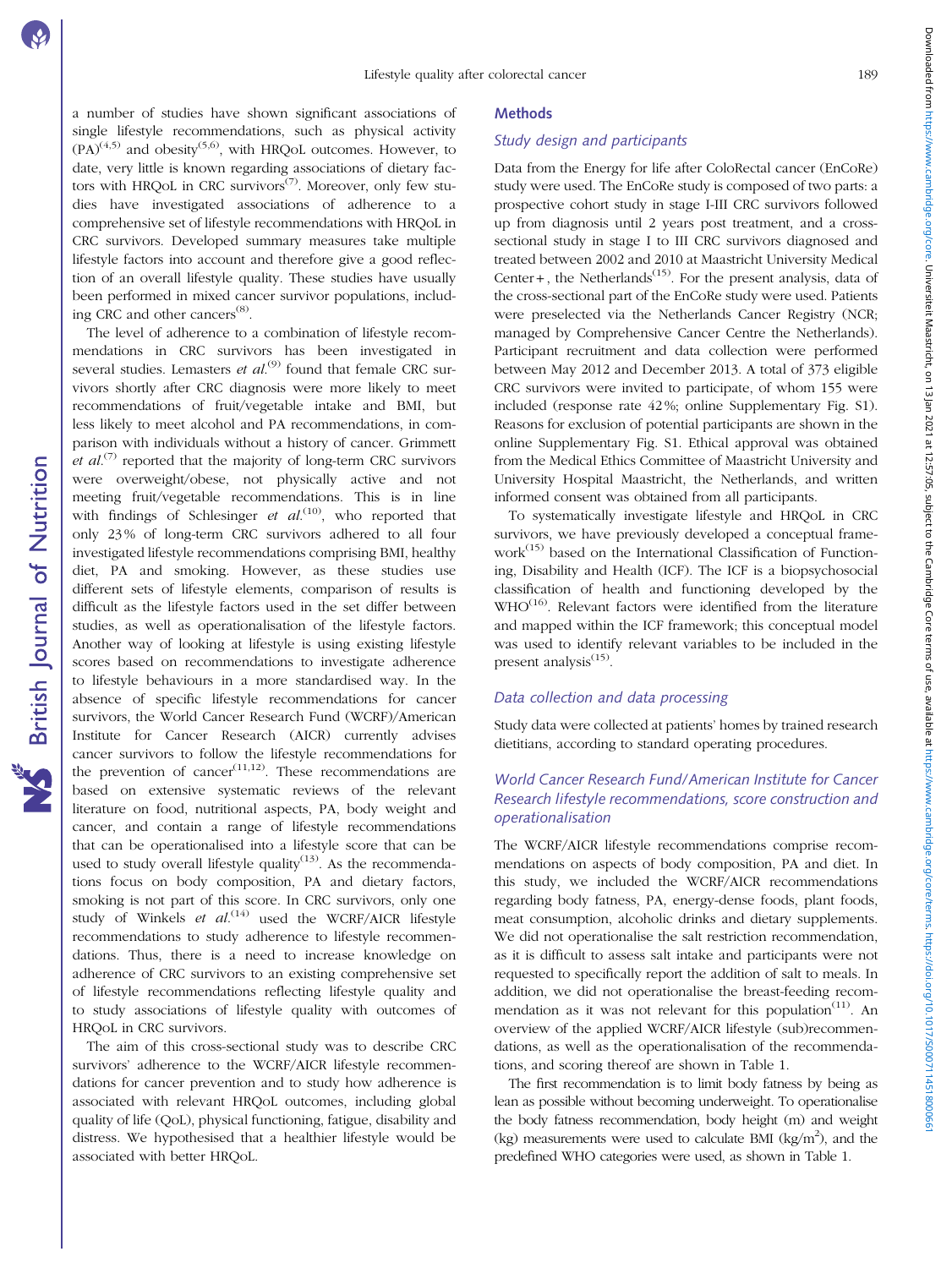**NS** British Journal of Nutrition

#### <span id="page-3-0"></span>190 J. J. L. Breedveld-Peters et al.

Downloaded from https://www.cambridge.org/core. Universiteit Maastricht, on 13Jan 2021 at 12:5705, subject to the Cambridge Core terms of use, available at https://www.cambridge.org/core/terms. https://ds1800066/1451800066 Downloaded from https://www.cambridge.org/core. Unwerstett Massigles 11:57:05, subject to the Cambridge Core terms of use, available at https://www.cambridge.org/core/terms. https://doi.1017/5000/711451800060

Table 1. Operationalisation\* of lifestyle recommendations for the prevention of cancer by the World Cancer Research Fund and American Institute for Cancer Research (WCRF/AICR)

(Numbers and percentages of participants with high, moderate and low adherence to recommendations)

| recommendations+                                                                                                        | Study data                                       |                    | Operationalisation                                                 | Lifestyle score | n(n 145)       | $\%$ |
|-------------------------------------------------------------------------------------------------------------------------|--------------------------------------------------|--------------------|--------------------------------------------------------------------|-----------------|----------------|------|
| 1. Be as lean as possible without becoming<br>underweight; maintain body weight within                                  | BMI                                              | Normal<br>weight   | $\ge$ 18.5-<25 kg/m <sup>2</sup>                                   | 1               | 38             | 26.2 |
| the normal range                                                                                                        |                                                  | Overweight         | $\geq$ 25.0-<30 kg/m <sup>2</sup>                                  | 0.5             | 66             | 45.5 |
|                                                                                                                         |                                                  | Obese <sup>+</sup> | $\geq$ 30 kg/m <sup>2</sup>                                        | 0               | 41             | 28.3 |
| 2a. Be physically active as part of your                                                                                | Level of moderate-to-                            | High               | $>30$ min/d                                                        | 1               | 71             | 49.0 |
| everyday life; be moderately physically                                                                                 | vigorous physical activity                       | Moderate           | $\geq$ 15-<30 min/d                                                | 0.5             | $\overline{2}$ | 1.4  |
| active for $\geq$ 30 min every day                                                                                      | (MVPA)                                           | Low                | $<$ 15 min/d                                                       | 0               | 72             | 49.7 |
| 2b. Be physically active as part of everyday                                                                            | Level of prolonged sedentary                     | Low§               | $\leq$ 3 h/d                                                       | 1               | 43             | 29.7 |
| life; limit sedentary habits                                                                                            | behaviour (in bouts                              | Moderate           | $>3$ and $\leq 6$ h/d                                              | 0.5             | 71             | 49.0 |
|                                                                                                                         | of $\geq$ 30 min)                                | High               | >6 h/d                                                             | 0               | 31             | 21.4 |
| 3a. Limit consumption of energy-dense                                                                                   | Energy density of foods                          | Low                | ≤525 kJ/100 g per d                                                | 1               | 6              | 4.1  |
| foods; consume energy-dense foods<br>sparingly                                                                          | consumed                                         | Moderate           | >525-<735 kJ/100 g<br>per d                                        | 0.5             | 90             | 62.1 |
|                                                                                                                         |                                                  | High               | ≥735 kJ/100 g per d                                                | 0               | 49             | 33.8 |
| 3b. Limit consumption of energy-dense                                                                                   | Sugary drink consumption                         | Low                | 0 g/d                                                              | 1               | 48             | 33.1 |
| foods; avoid sugary drinks                                                                                              |                                                  | Moderate           | $>0$ and $\leq$ 250 g/d                                            | 0.5             | 85             | 58.6 |
|                                                                                                                         |                                                  | High               | $>250$ g/d                                                         | 0               | 12             | 8.3  |
| 4a. Eat mostly foods of plant origin. Eat                                                                               | Fruit and vegetable intake                       | High               | $\geq$ 400 g/d                                                     | 1               | 27             | 18.6 |
| $\geq$ 400 g of a variety of non-starchy fruits                                                                         |                                                  | Moderate           | $\geq$ 200-<400 g/d                                                | 0.5             | 78             | 53.8 |
| and vegetables every day                                                                                                |                                                  | Low                | $<$ 200 g/d                                                        | 0               | 40             | 27.6 |
| 4b. Eat mostly foods of plant origin; eat                                                                               | Dietary fibre intake                             | High               | $\geq$ 25 g/d                                                      | 1               | 43             | 29.7 |
| relatively unprocessed cereals (grains)                                                                                 |                                                  | Moderate           | $\geq$ 12.5-<25 g/d                                                | 0.5             | 91             | 62.8 |
| and/or pulses (legumes)                                                                                                 |                                                  | Low                | $<$ 12 $\cdot$ 5 g/d                                               | 0               | 11             | 7.6  |
| 5. Limit intake of red meat and avoid<br>processed meat. Consume <500 g red<br>meat/week and very few, if any processed | Dietary intake of red meat<br>and processed meat | Low                | <500 g red meat/week<br>and $<$ 3 g processed<br>meat/d            | 1               | 2              | 1.4  |
| meats                                                                                                                   |                                                  | Moderate           | <500 g red meat/week<br>and $\geq$ 3- $<$ 50 g<br>processed meat/d | 0.5             | 50             | 34.5 |
|                                                                                                                         |                                                  | High               | $\geq$ 500 g red meat/week<br>or $\geq 50$ g processed<br>meat/d   | $\mathbf 0$     | 93             | 64.1 |
| 6. Limit alcoholic drinks. If alcoholic drinks                                                                          | Intake of alcohol                                | Low                | $\delta \leq 20$ g, $9 \leq 10$ g/d                                | 1               | 93             | 64.1 |
| are consumed, limit consumption to $\leq$ 2<br>drinks/d for men and $\leq$ 1 drink/d for                                |                                                  | Moderate           | $\beta$ > 20- $\leq$ 30 g/d,<br>$9 \ge 10 - \le 20$ g/d            | 0.5             | 26             | 17.9 |
| women                                                                                                                   |                                                  | High               | $3 > 30$ g/d, $9 > 20$ g/d                                         | 0               | 26             | 17.9 |
| 7. Meet nutritional needs through diet alone;                                                                           | Dietary supplement use                           | No                 | No dietary supplement                                              | 1               | 83             | 57.2 |
| dietary supplements are not recommended                                                                                 |                                                  |                    | use                                                                |                 |                |      |
| for cancer prevention<br>Total score of 10 operationalised (sub) recommendations                                        |                                                  | Yes                | Dietary supplement use<br>Minimum-maximum                          | 0<br>$0 - 10$   | 62             | 42.8 |

PA, physical activity; *♂*, men; ♀, women; CRC, colorectal cancer.<br>\* Operationalisation used by Romaguera<sup>([17](#page-10-0))</sup> unless specified otherwise

 $\dagger$  The WCRF/AICR 2007 recommendations have been used. Three of the (sub) recommendations are not operationalised in this score: we did not operationalise the fast food and the starchy food recommendation as there is currently no international consensus on the definitions for fast foods and for starchy foods, and these items overlap with the operationalised other items with respect to energy density (3a and 3b), and plant foods (4a and 4b). Also the recommendation to limit salt consumption was not included in the score, as the amount of especially added salt during meal preparation is difficult to measure, and not available in the study, and since this is less relevant to CRC because there is no evidence for a role of salt in CRC aetiology.

 $\ddagger$  There was one person with a BMI <18.5 kg/m<sup>2.</sup> This person was included in this category.

§ Cut-off values are based on what has been previously used in studies relating self-reported sedentary behaviour to risk of colon and rectal cancer literature by Lynch et al.<sup>([23](#page-10-0))</sup>, Cong et al.<sup>([24\)](#page-10-0)</sup> and Howard et al.<sup>[\(25\)](#page-10-0)</sup>.

The second recommendation is to be physically active as part of one's daily life. PA was assessed by self-report, as well as using accelerometers. Self-reported PA was measured using the Short QUestionnaire to ASsess Health-enhancing physical activity, which includes frequency (d/week), duration (time/d) and intensity (light, moderate or vigorous) of commuting, household, work and leisure activities in the previous week. On the basis of assigned metabolic equivalent (MET) values (where 1 MET is defined as 1 kcal/kg per h) and the intensity reported, activities were categorised as light or moderate-to-vigorous physical activity (MVPA). Data on weekly MVPA levels were used for classification into adherence score categories according to the PA guidelines for the

Dutch general population, which advises individuals to engage in at least  $30 \text{ min/d}$  of MVPA on at least  $5 \text{ d/week}^{(19)}$  $5 \text{ d/week}^{(19)}$  $5 \text{ d/week}^{(19)}$ .

Accelerometers were used for obtaining objective data on sedentary behaviour. Thigh-mounted tri-axial MOX activity monitors[\(20,21](#page-10-0)) (MMOXX1; Maastricht Instruments B.V.) were worn by participants 24 h/d during 7 consecutive days. Data were collected and processed as previously described<sup>([22\)](#page-10-0)</sup>. Participants were required to report sleep or any non-wear periods, and these were excluded from the data. As there are, to our knowledge, currently no public recommendations available for sedentary behaviour, the cut-off values used for classification into adherence categories were based on what has been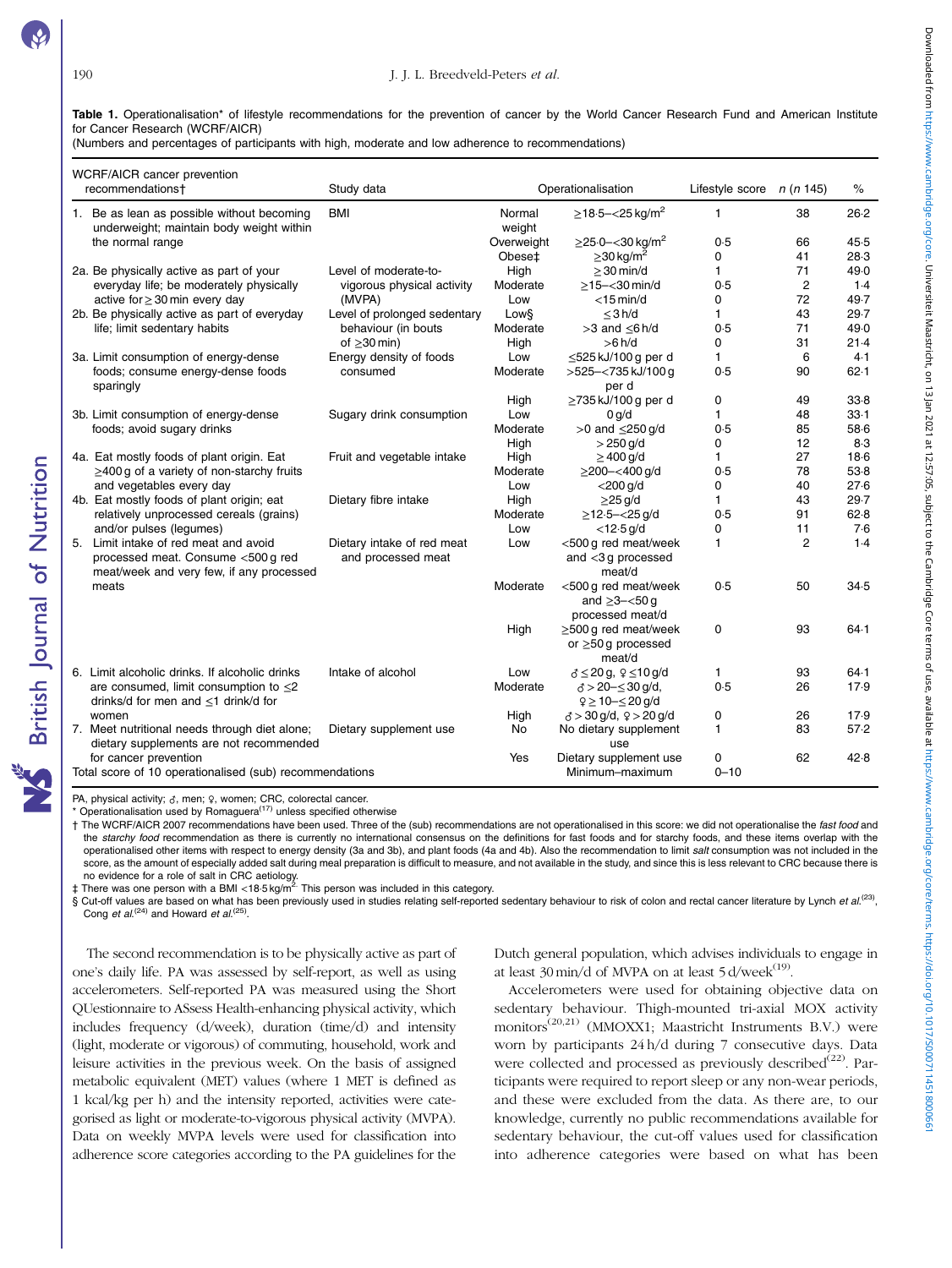previously applied in studies relating self-reported sedentary behaviour to cancer risk $(23-25)$  $(23-25)$  $(23-25)$  $(23-25)$ .

The dietary recommendations are to avoid excessive energy intake by limiting energy-dense foods and sugary drinks; to eat mostly plant foods by having a higher intake of fruit, vegetables and dietary fibre; to limit animal food products by reducing red and processed meat intake; to limit consumption of alcoholic drinks; to limit salt intake; to not use dietary supplements; and for mothers to breast-feed their children. For the dietary recommendations data, we used quantitative data on 7-d food intake assessed by dietary records. Methods and procedures applied for the assessment and coding of dietary records are explained in detail in the Supplementary Material S2. Participants were asked to fill out a structured dietary record to quantitatively assess food and drink consumption on 7 consecutive days. Dietary records were coded by trained dietitians, and 7-d mean daily intake of foods, macronutrients and micronutrients will be available for data analyses.

The WCRF/AICR dietary recommendation scores were calculated on the basis of the Dutch Food Composition table data, using corresponding existing or created dietary groups within Compl-eat (e.g. for red meat, processed meat, sugary drinks, fruits, vegetables). Energy density (kJ/100 g) was calculated from the energy provided by all solid and semi-solid foods. Sugary drinks (g/d) were calculated as the amount of sugar-containing drinks used. Fruit and vegetable consumption (g/d) were calculated from the reported use of all fresh, frozen, dried and canned vegetables and fruit without added sugar. Red meat consumption (g/d) was based on intake of any kind of fresh raw red meat that still needed to be prepared before consumption. Intake of processed meat (g/d) included intake of any meat that had been preserved and was ready for consumption. Calculation of total dietary fibre intake (g/d) was based on the nutrient value from the food calculation table for total fibre (g/d) according to the reported dietary intake. The same approach was used for alcohol intake (g/d).

**NS** British Journal of Nutrition

Dietary supplement data were collected during home visits, through structured face-to-face interviews of the dietitians with participants. Information on supplement use, type and brand, ingredients, dosage and frequency of use was recorded and registered in detail. The original package of the supplement was used by the dietitians during the home visits to record type, brand and ingredients. For operationalisation of this recommendation, we used two score categories corresponding with supplement use or no dietary supplement use (see [Table 1](#page-3-0)).

To finally calculate the WCRF/AICR adherence score, each recommendation was assigned a score of 1 point for complete adherence, 0·5 points for moderate adherence and 0 points for nonadherence. Predefined cut-off values of the WCRF/AICR recommendations adherence categories were used $(26)$  $(26)$ . By summing the scores of the ten operationalised (sub) recommendations, an overall adherence score for the WCRF/AICR lifestyle recommendations was calculated (score range: 0–10 points). A higher score thus indicated a higher adherence to lifestyle recommendations.

# Additional analyses with the Dutch Healthy Diet Index

As the Dutch CRC survivors in this study were mainly exposed to Dutch dietary recommendations, we performed extra analyses to investigate adherence to the national Dutch recommendations for a Healthy Diet (DHD) and associations with HRQoL outcomes. Adherence to these recommendations was scored using the previously published Dutch Healthy Diet Index score (DHD-i) $^{(27)}$  $^{(27)}$  $^{(27)}$ , which is a continuous score with ten components that represent the Dutch Recommendations for a healthy Diet (2006) comprising one PA component and nine dietary recommendations. The dietary recommendations are as follows: (1) eat 150–200 g of vegetables/d; (2) eat 200 g of fruit/ d and up to a maximum of 100 g of fruit juices that naturally contain folate and vitamin C; (3) eat 30–40 g/d of dietary fibre; (4) eat two portions of fish a week; (5) limit SFA consumption to <10 % of energy intake; (6) limit consumption of table salt to  $6 g/d$ ; (7) if alcohol is consumed at all, intake should be limited to two Dutch units (20 g ethanol) a day for males and one for females; (8) limit mono-trans-fatty acid consumption to <1 % of energy intake; (9) limit the consumption of foods and beverages that contain easily fermentable sugars and drinks. Methods and results of the DHD-i are presented in the online Supplementary Tables  $S3(a)$ –(b).

# Health-related quality of life

HRQoL outcomes were measured by self-report using validated and reliable questionnaires. The European Organization for the Research and Treatment of Cancer Quality of Life Questionnaire-Core 30 (EORTC QLQ-C30, version  $3.0^{(28)}$  $3.0^{(28)}$  $3.0^{(28)}$ ) was used to assess cancer-specific HRQoL. For EORTC QLQ-C30 subscales, including global QoL, and physical, role and social functioning, 100-point scores were calculated, with higher scores indicating higher levels of QoL and functioning. The CRC-specific EORTC module CR29 was used to identify gastrointestinal problems (constipation, diarrhoea, abdominal pain, buttock pain, bloating, blood and mucus in stool, flatulence, faecal incontinence and sore skin). The twelve-item WHO Disability Assessment Schedule II (WHODAS II) was used to measure disability. A weighted disability score (100 point scale) was computed, with a higher score indicating higher levels of disability. The Checklist Individual Strength  $(CIS)^{(29,30)}$  $(CIS)^{(29,30)}$  $(CIS)^{(29,30)}$  was used to measure self-reported fatigue and the Hospital Anxiety Depression Scale  $(HADS)^{(31)}$  $(HADS)^{(31)}$  $(HADS)^{(31)}$  was used to measure emotional distress. Individual items from the CIS and HADS were summed to compute a total score for fatigue (range 20–140) and distress (range 0–42), respectively, with higher scores indicating higher levels of fatigue and distress.

## Other factors

Socio-demographic characteristics (sex, age, education level, and smoking status) and presence of stoma were self-reported. The presence of co-morbidities was assessed using the Self-Administered Comorbidity Questionnaire<sup>[\(32\)](#page-10-0)</sup>. Data on clinical characteristics (cancer stage, age at diagnosis, treatment) were collected through the Netherlands Cancer Registry.

#### Statistical analyses

In all, ten survivors were excluded from the present analyses owing to missing HRQoL data (n 2), insufficient number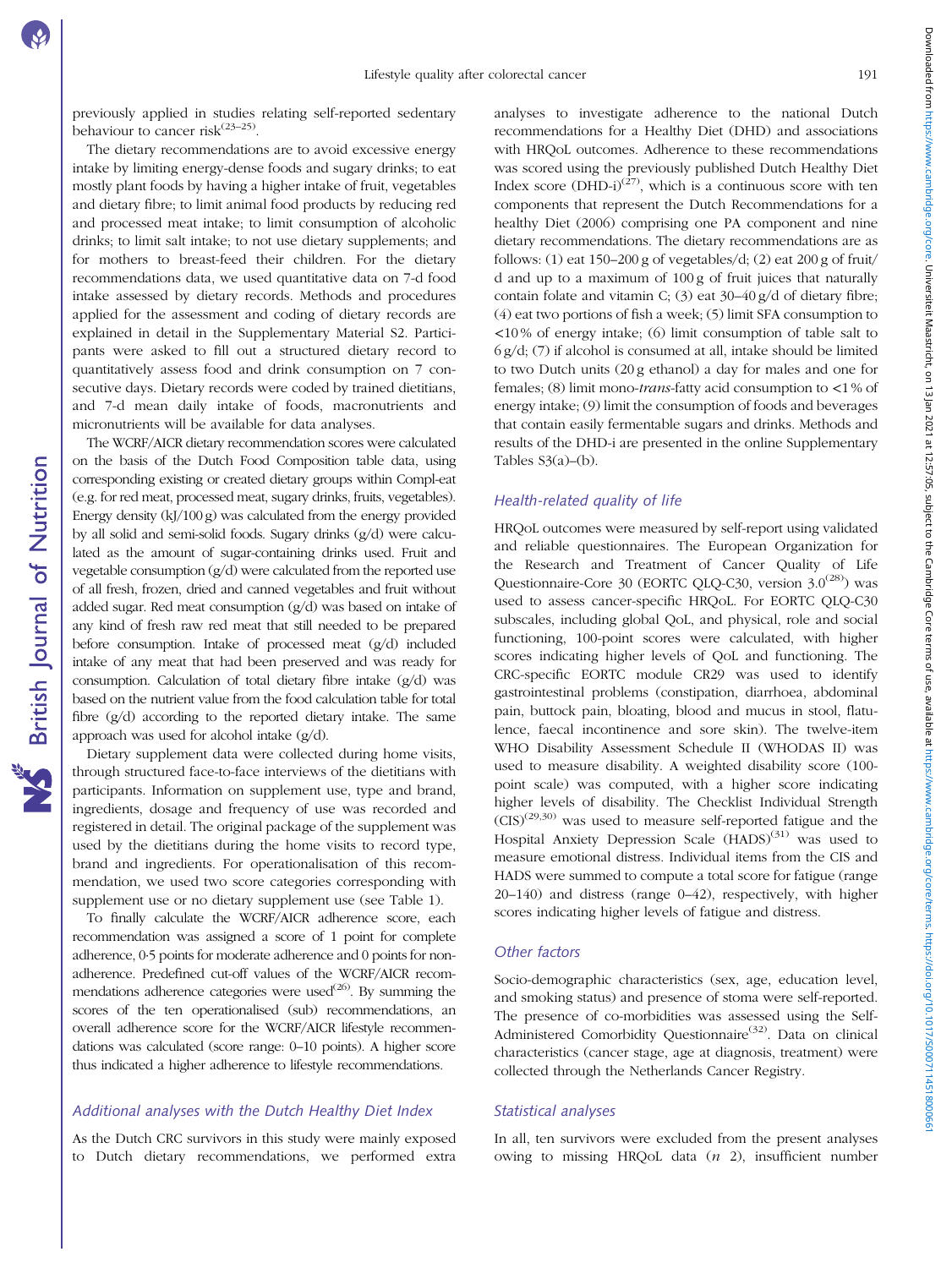**NS** British Journal of Nutrition

of dietary measurement days  $(n \ 2)$ , incorrectly calibrated accelerometers  $(n 2)$  or missing accelerometer data  $(n 4)$ . This resulted in the inclusion of a final number of 145 stage I-III CRC survivors (ninety-one male and fifty-four female) in the present analyses.

Descriptive analyses of socio-demographic and clinical characteristics of participants were performed. The adherence of participants to the individual WCRF/AICR recommendations was calculated for the overall population and stratified by sex. Group means and standard deviations were compared for continuous variables and absolute and relative frequencies for categorical variables. Significant differences in WCRF/AICR lifestyle scores between different groups (e.g. sex, BMI categories, tumour stage and so on) were assessed using independent samples  $t$  tests or ANOVA depending on whether there were two or more than two categories for the groups, respectively.

Confounder-adjusted linear regression models were used to assess associations between the continuous WCRF/AICR adherence score and HRQoL outcomes. Main HRQoL outcomes included global QoL, physical functioning, role functioning and social functioning (EORTC QLQ-C30), disability (WHODAS II), fatigue (CIS) and distress (HADS). Unstandardised regression coefficients  $(\beta)$  and 95% CI were obtained from linear regression models for each of the HRQoL outcomes, representing the difference in mean HRQoL scores per one-point increment in the WCRF adherence score. Because some HRQoL outcomes were not normally distributed, sensitivity analyses by means of logistic regression models with dichotomised outcomes were previously conducted and showed results similar to linear regression analyses $^{(22,33)}$  $^{(22,33)}$  $^{(22,33)}$  $^{(22,33)}$  $^{(22,33)}$ .

A priori-defined confounders included in the analyses were age (years), sex, number of co-morbidities (0, 1, 2 or more), smoking (current, non-current), education level (low, medium, high), tumour stage (I, II, III), chemotherapy treatment (yes, no), time since diagnosis (years), total energy intake (kJ/week (kcal/week)), stoma (yes/no) and presence of any of the gastrointestinal problems such as constipation, diarrhoea, abdominal pain, buttock pain, bloating, blood and mucus in stool, flatulence, faecal incontinence and sore skin (yes/no). Regarding the sample size for linear regression models, we applied the rule of thumb to use a minimum of ten participants per independent variable included in the model $(34)$ .

In addition, we performed stratified analyses to explore whether associations differed by sex, BMI (normal weight  $v$ . overweight/obesity) and co-morbidities  $(0-1 \, v. \, 2 \, \text{or} \, \text{more})$ co-morbid conditions). Next, as previous research in this study population yielded significant associations of PA/sedentary behaviour and several HRQoL outcomes<sup>[\(22,33,35\)](#page-10-0)</sup>, additional regression analyses were performed excluding the PA recommendations from the WCRF/AICR score, to determine whether observed associations were driven by the PA or sedentary behaviour components of the score. Furthermore, regression analyses were also performed with tertiles of the WCRF adherence score to compare survivors with high adherence with survivors with low adherence with regard to HRQoL outcomes.

Statistical analyses were carried out using IBM SPSS Statistics (version 22; IBM Corporation) with statistical significance being defined as  $P < 0.05$  (two-tailed testing).

#### **Results**

# Participant characteristics

Participants were on average  $70$  years of age (sp  $8\cdot 7$ ) and the mean survival time since CRC diagnosis was 5.7 years (sp 1.9, range 2–9). As previously reported, study participants were on average younger, more often diagnosed with rectal cancer and had more frequently received chemotherapy and radiotherapy treatment compared with non-participants<sup>([22,33,35](#page-10-0))</sup>. Participants' characteristics are shown in [Table 2.](#page-6-0)

# Adherence to World Cancer Research Fund/American Institute for Cancer Research recommendations

The mean WCRF/AICR adherence score was 5.1 (sp 1.4), ranging from 1·5 to 8·5 points. The degree of adherence to the individual recommendations is depicted in [Fig. 1](#page-7-0). In total, 28 % of the population complied with the recommendation for a healthy BMI. Results for PA showed that about half of the population reported to adhere to the MVPA recommendation, and that about 30 % adhered to the recommendation to limit sedentary behaviour. There was a large variation in adherence to the different dietary recommendations. Only 4 % adhered to the recommendation to limit intake of energy-dense foods, 33 % of survivors reported to adhere to the advice to limit sugary drink intake and moderate adherence was mainly reported for several other dietary recommendations. Fruit and vegetable intake recommendations were met by 19 % of the population, whereas the majority (57 %) had a moderate adherence to fibre intake recommendations. Only 1 % of participants reported to adhere to the recommendation to limit red meat intake and avoid processed meat, whereas on the other hand 64 % reported full adherence to alcohol intake recommendations, and a considerable percentage (57 %) of survivors complied with the recommendation not to use dietary supplements. Differences in mean WCRF/AICR scores by sex are shown in the online Supplementary Table S4.

# Associations of World Cancer Research Fund/American Institute for Cancer Research adherence score with health-related quality of life

In confounder-adjusted multivariable linear regression models, higher WCRF/AICR adherence score was significantly associated with better physical functioning ( $\beta$ : 2·6; 95 % CI 0·2, 5·1) and with less fatigue ( $\beta$ : -3·3; 95% CI -6·4, -0·1) for the total group [\(Table 3\)](#page-8-0). Associations of the overall score with other HRQoL outcomes were non-significant. Stratified analyses by sex showed that the overall score was significantly associated with better global QoL  $(\beta: 4.8; 95\% \text{ CI } 0.5, 9.2)$ , better physical functioning ( $β$ : 7·4; 95% CI 2·9, 12·0), less fatigue (β: −6·0; 95 % CI −11·8, −0·1) and less disability (β: −4·4; 95 % CI −8·2, −0·6) in women only. In overweight/obese survivors, a higher overall score was significantly associated with better global QoL  $(\beta: 3.1; 95\% \text{ CI } 0.3, 5.9)$ , better physical functioning (β: 5·0; 95 % CI 2·0, 8·1), less fatigue (β: −5·5; 95 % CI −9·3, −1·6), less disability ( $β$ : −3·1; 95% CI −5·5, −0·8) and less distress ( $\beta$ : -1·2; 95% CI -2·4, -0·1). These associations were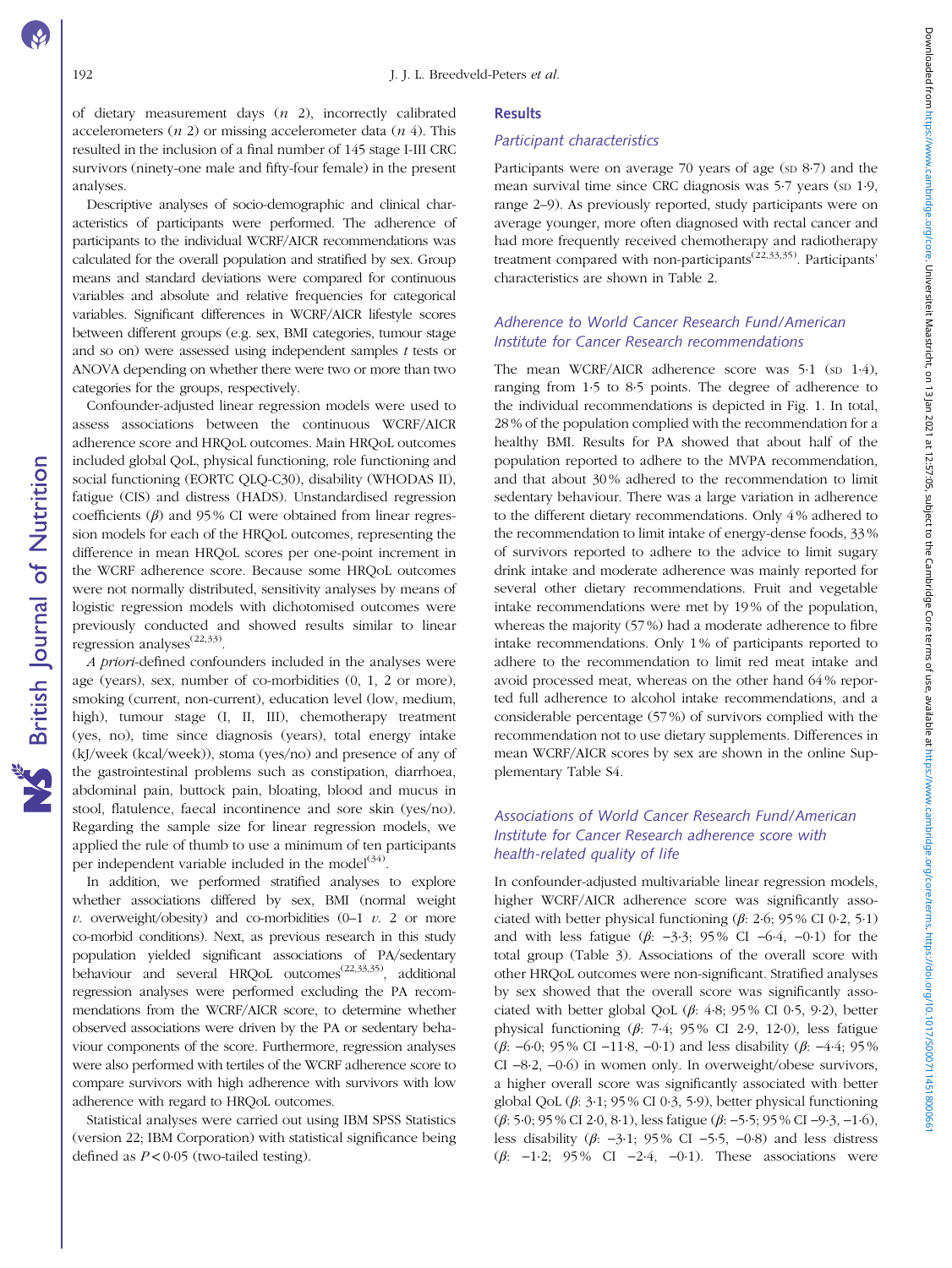<span id="page-6-0"></span>Table 2. Adherence scores for the World Cancer Research Fund and American Institute for Cancer Research (WCRF/AICR) lifestyle recommendations, socio-demographic and clinical characteristics (Mean values and standard deviations; numbers and percentages)

|                                  |        | Total group $(n 145)$ |            | Men $(n 91, 63%)$ |          | Women (n 54, 37%) |
|----------------------------------|--------|-----------------------|------------|-------------------|----------|-------------------|
|                                  | Mean   | SD                    | Mean       | SD                | Mean     | SD                |
| Range                            |        |                       |            |                   |          |                   |
| WCRF/AICR adherence score (0-10) |        | $1.5 - 8.5$           |            | $2.5 - 8.5$       |          | $1.5 - 8.0$       |
| WCRF/AICR adherence score        | $5-1$  | 1.4                   | 5.1        | 1.3               | 5.0      | 1.5               |
| Age (years)                      | 70.0   | 8.7                   | 69.9       | $8-0$             | 70.0     | 9.8               |
| Time since diagnosis (years)     | $5-7$  | 1.9                   | $5-8$      | 1.9               | $5-6$    | 1.8               |
| BMI ( $kg/m2$ )                  | 27.6   | 4.3                   | 27.4       | 3.4               | $28 - 1$ | 5.6               |
| Physical activity level (h/d)    |        |                       |            |                   |          |                   |
| LPA(h/d)                         | 2.1    | 2.5                   | $1-7$      | 2.6               | 2.9      | 2.1               |
| MVPA (h/d)                       | $1-8$  | 2.1                   | 2.3        | 2.5               | $1-1$    | 0.9               |
| Total PA (h/d)                   | 4.0    | 3.2                   | $4-0$      | $3-6$             | 4.0      | 2.3               |
| Total energy intake (kJ/d)       | 8234.9 | 2019-8                | 9169.9     | 1750.6            | 6659.9   | 1361.6            |
|                                  | n      | $\%$                  | $\sqrt{n}$ | $\%$              | n        | $\%$              |
| BMI $(kg/m2)$                    |        |                       |            |                   |          |                   |
| $\leq$ 24.99                     | 39     | 26.9                  | 21         | $23-1$            | 18       | 33.3              |
| 25-00-29-99                      | 66     | 45.5                  | 52         | 57.1              | 14       | 25.9              |
| > 30                             | 40     | 27.6                  | 18         | 19.8              | 22       | 40.7              |
| Number of co-morbidities         |        |                       |            |                   |          |                   |
| 0                                | 35     | 24.1                  | 24         | $26-4$            | 11       | 20.4              |
| 1                                | 36     | 24.8                  | 24         | $26-4$            | 12       | 22.2              |
| $\geq$ 2                         | 74     | $51-0$                | 42         | 47.3              | 31       | 57.4              |
| Smoking                          |        |                       |            |                   |          |                   |
| Current                          | 16     | 11.0                  | 12         | 13.2              | 4        | 7.4               |
| Non-current                      | 129    | 89.0                  | 79         | 86.8              | 50       | 92.6              |
| <b>Education level</b>           |        |                       |            |                   |          |                   |
| Low                              | 37     | 25.5                  | 19         | 20.9              | 18       | 33.3              |
| Medium                           | 48     | $33-1$                | 28         | $30-8$            | 20       | 37.0              |
| High                             | 60     | 41.4                  | 44         | 48.4              | 16       | 29.6              |
| Tumour location                  |        |                       |            |                   |          |                   |
| Colon                            | 78     | 53.8                  | 40         | 44.0              | 38       | $70-4$            |
| Rectosigmoid/rectum              | 67     | 46.2                  | 51         | 56.0              | 16       | 29.6              |
| Tumour stage*                    |        |                       |            |                   |          |                   |
| Stage 1                          | 40     | 29.2                  | 24         | 28.9              | 16       | $29-6$            |
| Stage 2                          | 50     | $36-5$                | 30         | $36-1$            | 20       | 37.0              |
| Stage 3                          | 47     | 34.3                  | 29         | 34.9              | 18       | 33.3              |
| Cancer treatment                 |        |                       |            |                   |          |                   |
| No chemotherapy                  | 70     | 48.3                  | 43         | 47.3              | 27       | 50.0              |
| Chemotherapy (yes)               | 75     | $51-7$                | 48         | 52.7              | 27       | 50.0              |
| Stoma                            |        |                       |            |                   |          |                   |
| <b>No</b>                        | 121    | 83.4                  | 76         | 83-5              | 45       | 83.3              |
| Yes                              | 24     | $16-6$                | 15         | $16-5$            | 9        | $16 - 7$          |
| Gastrointestinal problems†       |        |                       |            |                   |          |                   |
| Yes                              | 54     | 37.8                  | 32         | 35.2              | 22       | 42.3              |
| <b>No</b>                        | 89     | 62.2                  | 59         | 64.8              | 30       | 57.7              |

LPA, light physical activity; MVPA, moderate-to-vigorous physical activity; PA, physical activity; CRC, colorectal cancer.

\* Calculations for tumour stage are based on 137 patients.

† Gastrointestinal problems included constipation, diarrhoea, abdominal pain, buttock pain, bloating, blood and mucus in stool, flatulence, faecal incontinence and sore skin and were measured by means of the CRC-specific European Organization for the Research and Treatment of Cancer Quality of Life Questionnaire-Core module CR29. If any of these problems were reported, gastrointestinal problems were scored as 'yes'.

non-significant in normal-weight survivors. No significant associations were found in analyses stratified by number of co-morbidities.

Removal of the PA and sedentary behaviour recommendations from the WCRF/AICR score attenuated the associations with physical functioning and with fatigue for the overall population, as well as most results in women (online Supplementary Table S4). However, in women, associations remained significant with better global QoL  $(\beta: 8.3; 95\% \text{ CI } 1.9, 14.8)$ , and in overweight/ obese survivors with better global Qol  $(\beta: 4.3; 95\% \text{ CI } 0.8, 7.7)$ , better physical functioning  $(\beta: 4.4; 95\% \text{ CI } 0.7, 8.2)$ , less fatigue (β: −5·8; 95 % CI −10·6, −1·1) and less disability (β: −3·4; 95 % CI −6·3, −0·7) (online Supplementary Table S5).

The online Supplementary Table S6 shows the results of analysis of score tertiles. For the overall group, the highest tertile of overall adherence score was associated with less fatigue ( $\beta$ : −11·2; 95 % CI −21·6, −0·8); however, when comparing these results with the continuous analyses, no significant difference was found for physical functioning in this analysis. In women, a significant association was found for the highest tertile of overall score with better physical functioning (β: 18·5; 95 % CI 2·1, 35·0), but not for the other HRQoL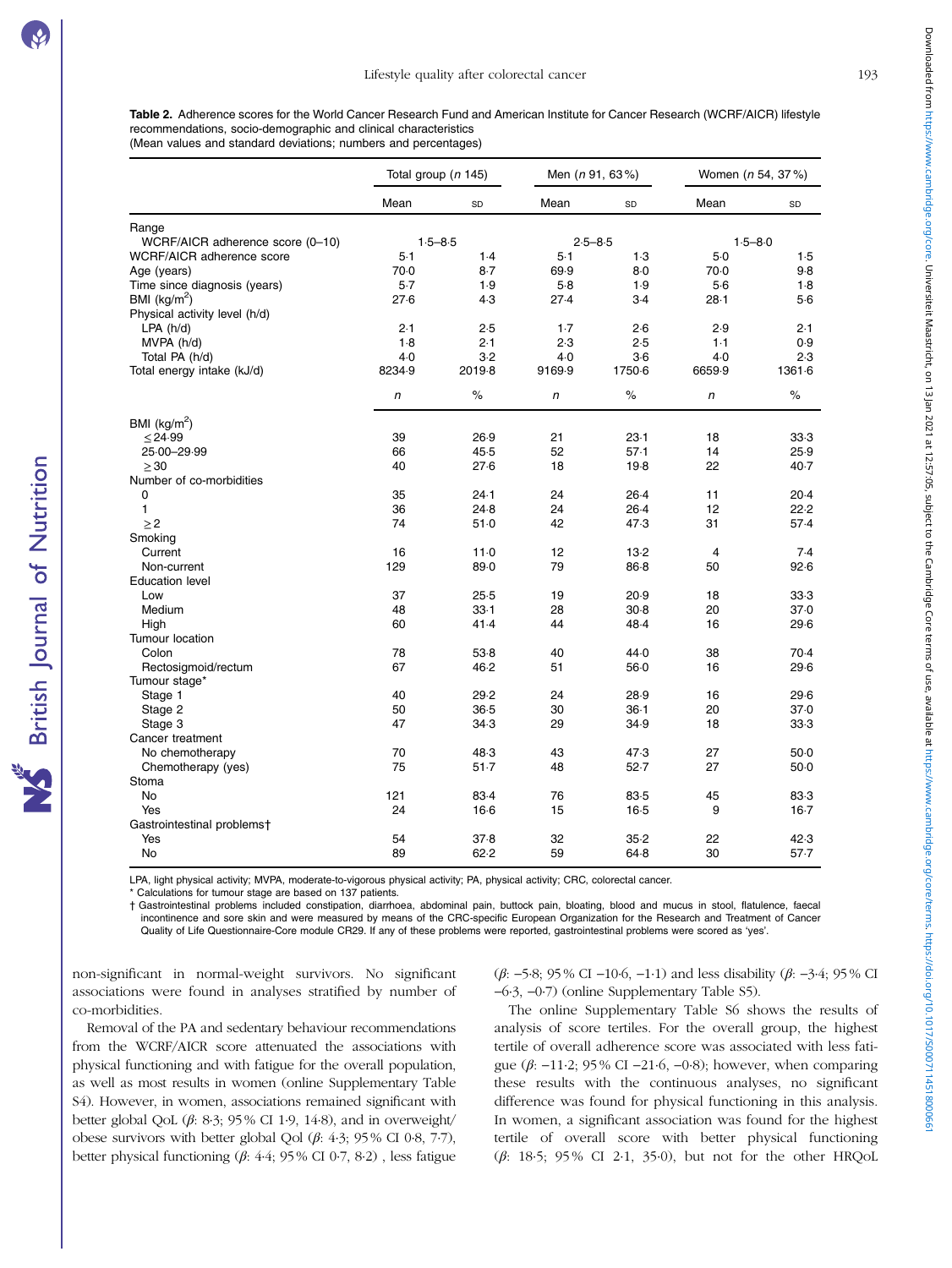#### <span id="page-7-0"></span>194 J. J. L. Breedveld-Peters *et al.*



Fig. 1. Adherence to the individual World Cancer Research Fund/American Institute for Cancer Research (WCRF/AICR) lifestyle recommendations. , High adherence;  $\Box$ , moderate adherence;  $\Box$ , low adherence; MVPA, moderate-to-vigorous physical activity. \* The recommendation for dietary supplements is operationalised using two score categories: the high-adherence category corresponds with no dietary supplement use, and the low-adherence category corresponds with participants with dietary supplement use.

outcomes for which we found associations in the continuous analyses. Results for overweight/obese survivors showed significant associations of the higher tertile of overall adherence score with better physical functioning ( $\beta$ : 10.5; 95% CI 0.9, −20·0) and with less fatigue (β: −13·4; 95 % CI −25·5, −1·3), and not for the other outcomes for which significant associations were found in the continuous analyses.

# Results of the additional analyses with the Dutch Healthy Diet 2006 index

Results of regression analyses of the DHD-i are shown in the online Supplementary Table S3(b), and were similar to those of the AICR/WCRF adherence score. We found significant associations of a higher DHD-i adherence score with better global QoL and physical functioning in the overall group; with better global QoL, better physical functioning and less disability in women only; and with better physical functioning in overweight/obese CRC survivors only (online Supplementary Table S3(b)).

# **Discussion**

This cross-sectional study is one of the first studies investigating adherence of CRC survivors to the cancer prevention WCRF/AICR lifestyle recommendations and associations with HRQoL. The present study population of 155 CRC survivors most frequently had a moderate adherence to the ten studied lifestyle recommendations of WCRF/AICR. Higher adherence score was significantly associated with better physical functioning and less fatigue. Within subgroups of female survivors and overweight/ obese survivors only, higher adherence score was additionally associated with better global QoL and less disability. However, when the recommendations for PA and prolonged sedentary behaviour were excluded from the lifestyle score, most of the associations were attenuated. This suggests that PA and sedentary behaviour are important components of the lifestyle score with regard to associations with HRQoL. However, some associations remained significant and were less attenuated in women and

obese/overweight survivors, suggesting that other lifestyle factors may also play an important role for HRQoL in these subgroups.

Several other studies in CRC survivors also reported moderate adherence to mainly investigator-constructed sets of lifestyle recommendations. This was observed regardless of the differences in the number and types of recommendations and the operationalisation of lifestyle factors included across studies<sup> $(7,10,14)$  $(7,10,14)$  $(7,10,14)$  $(7,10,14)$ </sup>. In all, 30 and 38% of long-term CRC survivors from a cross-sectional study were reported to adhere to two and three out of four favourable lifestyle factors (non-obese, healthy diet, recreationally active and non-smoking), respectively<sup>([10](#page-9-0))</sup>. Another study reported that the majority of CRC survivors 5 years after diagnosis were overweight/obese, not physically active and not adhering to fruit/vegetable recommendations<sup> $(7)$ </sup>. Adherence to the WCRF/AICR recommendations in a Dutch study in CRC survi- $vors<sup>(14)</sup>$  $vors<sup>(14)</sup>$  $vors<sup>(14)</sup>$  showed similar results compared with the present study. We were able to operationalise an additional activity recommendation regarding prolonged sedentary behaviour based on objective accelerometer data, and additional dietary recommendations (i.e. consumption of energy-dense foods, sugary drink use, and foods of plant origin). Furthermore, we applied 7-d food diaries to measure dietary intake, whereas other studies used food frequency questionnaires. Food diaries enable a more extensive registration of dietary intake. Inclusion of additional recommendations in the score, as well as the use of more rigorous measurement instruments in our study, have probably resulted in a more comprehensive lifestyle score and better validity and reliability of data used for calculating the score.

Interestingly, we observed considerable variation in adherence levels across the individual WCRF/AICR recommendations, indicating that different individual score elements, and thus different individual lifestyle factors, contribute to the overall score of individuals. We found that the majority of participants had a moderate adherence for several individual lifestyle items of the score, including BMI, sedentary behaviour, sugary drink consumption and fruit and vegetable intake. However, adherence was very low for some other recommendations, such as the recommendation to limit red and processed meat consumption and consumption of energy-dense foods,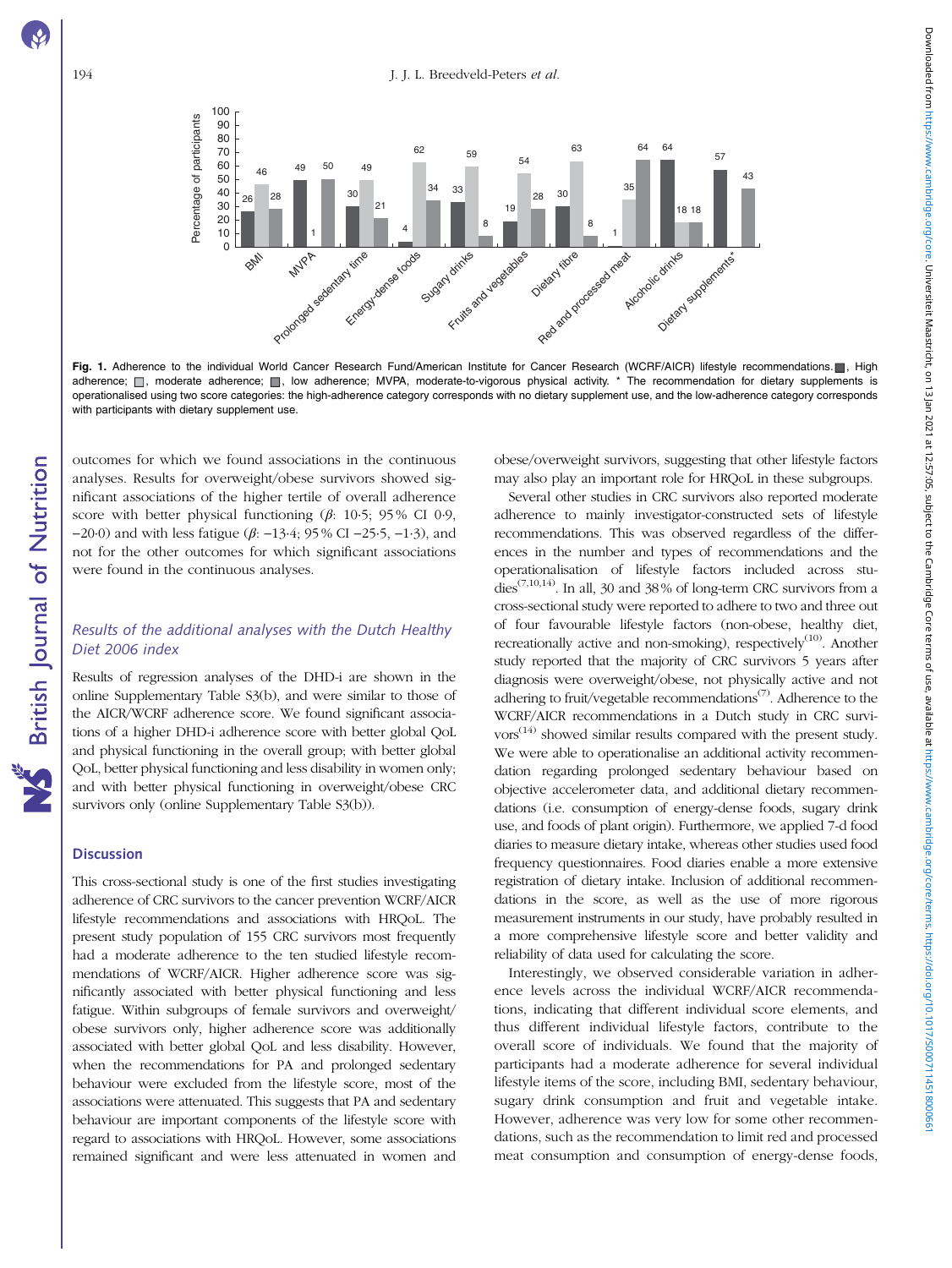| į                              |  |
|--------------------------------|--|
| 5<br>ة                         |  |
| <b>IRUJIIIC</b><br>j           |  |
| $\frac{1}{2}$<br><b>Britis</b> |  |
|                                |  |

뫻

 $\sum$ 

<span id="page-8-0"></span>regression models investigating associations of the adherence to the World Cancer Research Fund/American Institute for Cancer Research (WCRF/AICR) lifestyle Results of multivariable linear regression models investigating associations of the adherence to the World Cancer Research Fund/American Institute for Cancer Research (WCRF/AICR) lifestyle recommendations with health-related quality of life in colorectal cancer survivors for the overall study population, and stratified by sex, BMI and number of co-morbidities recommendations with health-related quality of life in colorectal cancer survivors for the overall study population, and stratified by sex, BMI and number of co-morbidities (Unstandardised regression coefficients (β) and 95 % confidence intervals) Unstandardised regression coefficients ( $\beta$ ) and 95 % confidence intervals Results of multivariable linear Table 3.

|                                                                                                                                                                                                                                                                                                                                                             | Global QoL | $(n + 135)^*$       | $(n + 35)^*$ | Physical functioning       | $(n + 135)^*$ | Role functioning                   | $(n + 135)^*$             | Social functioning              | $(n 134)^{*}$   | Fatigue (CIS)                                               |                    | "(131) (CAGDHVODAS) (131) | Distress (HADS)<br>$(n 133)^*$             |
|-------------------------------------------------------------------------------------------------------------------------------------------------------------------------------------------------------------------------------------------------------------------------------------------------------------------------------------------------------------|------------|---------------------|--------------|----------------------------|---------------|------------------------------------|---------------------------|---------------------------------|-----------------|-------------------------------------------------------------|--------------------|---------------------------|--------------------------------------------|
| NCRF/AICR adherence scores (continuous) $\beta$ 95% CI                                                                                                                                                                                                                                                                                                      |            |                     | ∞            | 95% CI                     | B             | 95% CI                             | $\omega$                  | 95% CI                          | ⊴               | 95% CI                                                      | ∾                  | 95% CI                    | 95 % CI<br>Q                               |
| Overall study population<br>Sex†                                                                                                                                                                                                                                                                                                                            |            | $1.4 - 0.8, 3.7$    | 9.6          | 0.2, 5.1                   |               |                                    |                           |                                 |                 | $-0.2$ $-3.4$ , $3.2$ , $3.6$ , $-0.0$ $-0.0$ $-0.0$ $-0.0$ | $-1.5$             | $-3.4, 0.3$               | $-0.4$ $-1.1, 0.4$                         |
| Male                                                                                                                                                                                                                                                                                                                                                        | စ်-)       | $-3.5, 1.7$         | 0 4<br>0 4   | $-3.0, 3.4$<br>2.9, 12.0   | − မ<br>4 ဆိ   | – 5.3, 9.9<br>– 2.4, 9.9<br>– 2.4, | 0.8<br>$-0.8$             | –2.8, 4.5<br>–3.7, 2.0<br>–3.7, | ကို ဝ<br>လူ ပုံ | $-11.8 - 0.1$<br>$-6.4, 1.7$                                | $-4.4$<br>$-6 - 1$ | $-2.2, 2.4$               | $-0.7, 1.3$<br>$-2.4, -0.1$<br>ာ<br>$-1.2$ |
| BMI ( $kg/m2$ )†<br>Female                                                                                                                                                                                                                                                                                                                                  |            | 0.5, 9.2            |              |                            |               |                                    |                           |                                 |                 |                                                             |                    | $-8.2, -0.6$              |                                            |
| Normal weight (BMI<25)                                                                                                                                                                                                                                                                                                                                      |            | $-3.9 - 10.3$ , 2.6 | م.<br>⊤      | $-10.0, 6.4$               | က်<br>ကိ      | $-11.4, 5.3$                       | $rac{1}{1}$ + $rac{1}{1}$ | $-5.8, 3.5$                     | 2.5             | $-8.7, 13.1$                                                | ن<br>ب             | $-4.6, 7.2$               | $-3.5, 1.0$                                |
| Overweight/obese (BMI ≥ 25)<br>Number of co-morbidities§                                                                                                                                                                                                                                                                                                    |            | 0.3, 5.9            | 5.0          | 2.0, 8.1                   | $\ddot{ }$ :7 | $-2.6, 5.9$                        |                           | $-2.2, 4.3$                     | -5.5            | $-9.3,-1.6$                                                 | بة<br>-            | $-5.5, -0.8$              | $-1.4, 0.4$                                |
| J                                                                                                                                                                                                                                                                                                                                                           | မိ         | $-2.2, 3.2$         |              |                            | $\frac{6}{1}$ |                                    | $-0.7$                    |                                 | -38             | $-8.0, 0.3$                                                 |                    | $-3.7, 0.2$               |                                            |
|                                                                                                                                                                                                                                                                                                                                                             | Ο.<br>Ω    | $-1.9, 5.9$         | လ္က<br>က်—   | $-0.1, 6.6$<br>$-2.1, 5.7$ | $-0.6$        | $-3.2, 4.3$<br>$-6.1, 5.0$         | $\ddot{ }$ .              | $-2.6, 1.3$<br>$-3.4, 5.4$      | $-1.7$          | $-6.9, 3.5$                                                 | $\frac{1}{1}$ .    | $-4.4, 2.2$               | $-1.7$ , 0.4<br>-1.3, 0.9<br>r a<br>9 9    |
| * Berression coefficients indicate the difference in mean score levels of dighel only chicked related to discussion distributed and distress per additional unit of the MCBF/AICB adherence score<br>QoL, quality of life; CIS, Checklist Individual Strength; WHODAS, WHODAS, WHOD isability Assessment Schedule; HADS, Hospital Anxiety Depression Scale. |            |                     |              |                            |               |                                    |                           |                                 |                 |                                                             |                    |                           |                                            |

\* Regression coefficients indicate the difference in mean score levels of global QoL, physical, role and social functioning, disability, fatigue and distress per additional unit of the WCRF/AICR adherence score. time since diagnosis, total energy intake, stoma, gastrointestinal problems. Adjusted for age, sex, number of co-morbidities, smoking, education level, tumour stage, chemotherapy, time since diagnosis, total energy intake, stoma, gastrointestinal problems. Adjusted for age, number of co-morbidities, smoking, education level, tumour stage, chemotherapy, time since diagnosis, total energy intake, stoma, gastrointestinal problems.<br>Adjusted for age, sex, smoking, education level Adjusted for age, number of co-morbidities, smoking, education level, tumour stage, chemotherapy, time since diagnosis, total energy intake, stoma, gastrointestinal problems. education level, tumour stage, chemotherapy, Adjusted for age, sex, number of co-morbidities, smoking,

§ Adjusted for age, sex, smoking, education level, tumour stage, chemotherapy, time since diagnosis, total energy intake, stoma, gastrointestinal problems.

 $^+$ 

‡

whereas on the other hand it was high for the recommendation to limit alcohol intake. Comparing our results with those of the PROFILES study<sup>([14\)](#page-10-0)</sup>, they were similar for body fatness (BMI; despite differences in objective measurement  $v$ . self-reported assessment of body weight and height) and for the MVPA recommendation, but differed substantially for other recommendations as we found much lower levels of complete adherence to the recommendation to limit sugary drink intake (EnCoRe 33 %, v. Profiles 58 %), much lower levels of adherence to limit red and processed meat intake (EnCoRe 1%, v. Profiles 8 %) and a lower level of adherence to the recommendation not to use dietary supplements (EnCoRe 57%,  $v$ . Profiles 75 %). Differences may partly be explained by the use of other methods to measure dietary intake and by differences in populations included, as the general population in the southern part of the Netherlands is known to have a more unhealthy lifestyle compared with other parts of the Netherlands<sup> $(36)$  $(36)$  $(36)$ </sup>. Altogether, our results and those of other studies show that there is ample room for improvement of lifestyle of CRC survivors.

To our knowledge, no other studies have investigated associations of lifestyle quality as measured with the WCRF/AICR recommendations with HRQoL in CRC survivors. Some studies investigated cross-sectional adherence to other sets of lifestyle recommendations and associations with HRQoL in CRC survivors. These studies showed that a more favourable health behaviour score was associated with better global QoL, physical functioning and less fatigue in CRC survivors diagnosed within the past 5 years<sup> $(7)$ </sup>, and that adherence to a higher number of recommended lifestyle factors was associated with better global HRQoL, and better physical, role and social functioning in long-term CRC survivors<sup>([10\)](#page-9-0)</sup>. One study reported results of adherence to the WCRF/AICR lifestyle recommendations and associations with HRQoL in a specific group of elderly female CRC survi-vors<sup>([37](#page-10-0))</sup>. Our study also showed that higher adherence to an extensive lifestyle score incorporating several dietary items next to the components of body composition and PA is associated with better physical functioning and with less fatigue in the overall group of CRC survivors, especially in female and in overweight/obese survivors. This suggests that there is potential for lifestyle interventions for CRC survivors. Such lifestyle interventions would ideally be multifactorially directed at improvement of PA, diet quality and body weight (in overweight or obese survivors), to enhance different outcomes of QoL. Furthermore, to enable translation of results into practical recommendations, it is necessary to consider factors associated with (non)adherence to (WCRF/AICR) recommendations, which could guide the design, content and targeting of the interventions to specific groups. Although literature on factors influencing adherence to WCRF/AICR recommendations is limited, relevant factors could comprise, but are not limited to, physical factors, psychological factors and social factors<sup>[\(17,18](#page-10-0))</sup>.

Strengths of our study included the use of a comprehensive existing set of lifestyle recommendations, as well as the use of more rigorous and objective measurement instruments (the dietary records, the accelerometer and objective anthropometric measurement). However, despite careful choice of assessment methods and attention to detail in analysis, some of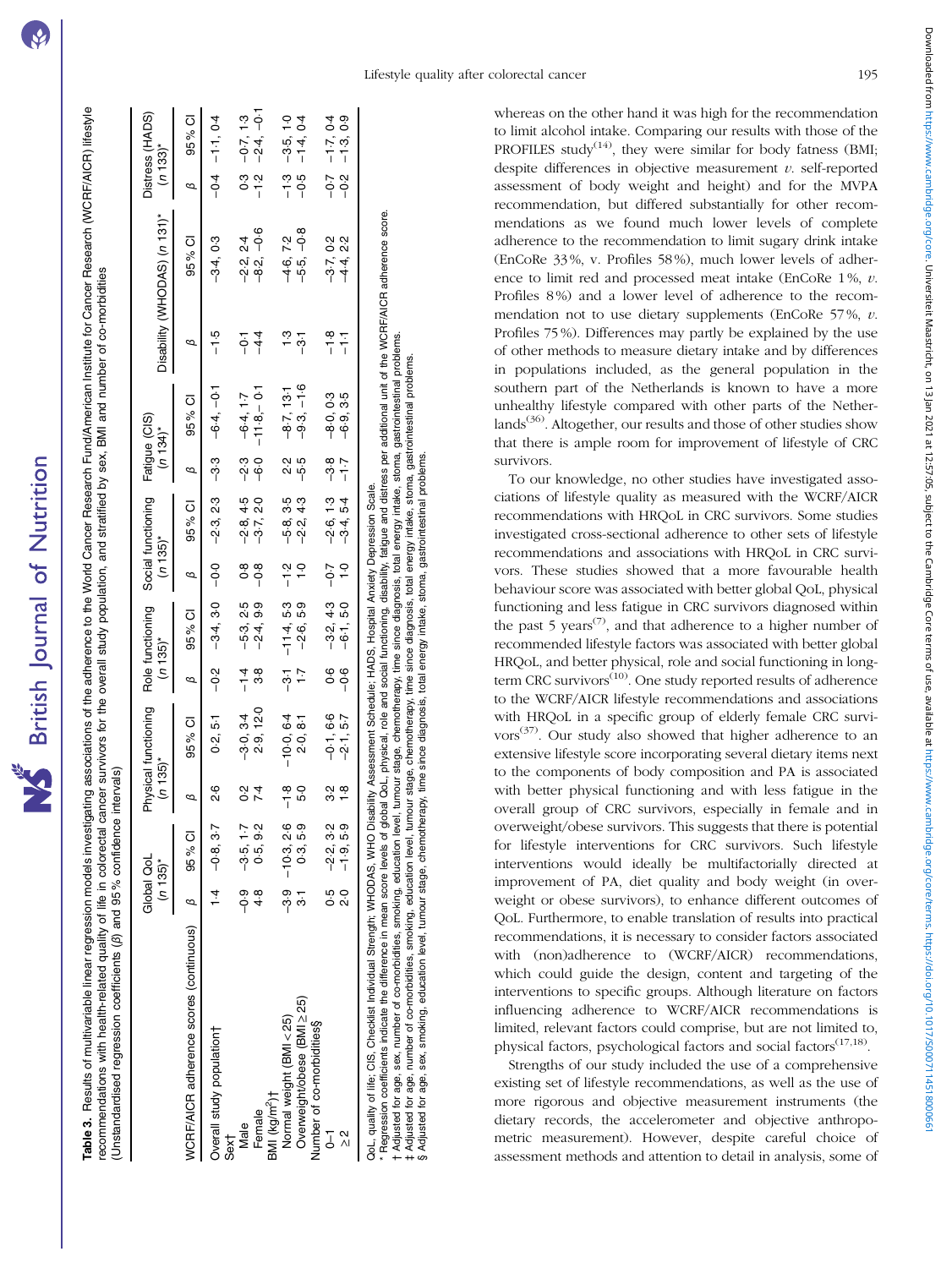<span id="page-9-0"></span>the assessments are self-reported and hence may be subject to bias. In addition, it could be that, owing to selection bias, individuals with a low adherence to the lifestyle recommendations and low QoL and functioning and more fatigue were less likely to participate in the study. Therefore, the observed associations in our study may have been underestimated owing to selection bias. Furthermore, our study results have to be interpreted with caution, because of the relatively small sample size and because of the cross-sectional design of this study, which did not allow us to draw conclusions regarding the direction or causality of the observed associations. Participants' lifestyle behaviours and HRQoL were assessed at a single point in time, and thus we could not determine whether adherence to recommendations reflected long-term behavioural patterns. Results therefore have to be confirmed in longitudinal studies, such as the prospective part of our currently ongoing EnCoRe study.

In conclusion, this study adds to the limited knowledge base of adherence to lifestyle behaviours of CRC survivors and of relationships with HRQoL. Our results indicate that the majority of CRC survivors have a moderate adherence to the WCRF/ AICR lifestyle recommendations for cancer prevention and that adherence to individual lifestyle factors differ across lifestyle factors. Furthermore, our findings suggest that higher adherence to the WCRF/AICR lifestyle recommendations is associated with better physical functioning and less fatigue, especially in women and in overweight/obese survivors. Longitudinal studies are warranted to confirm our findings and to assess prospective relationships of a combination of lifestyle behaviours with HRQoL in CRC survivors.

# Acknowledgements

NS British Journal of Nutrition

The authors thank the coauthors Eloise Müller-Schulte, Bernadette W. A. van der Linden and Cherelle Windhausen for their valuable contribution to this study during their internships for the Master of Global Health, the Health Sciences Research Master and the Master Epidemiology, respectively, of the Maastricht University, The Netherlands. Furthermore, the authors would like to thank the EnCoRe study participants, the EnCoRe study research team (P. van der A-Wisselink, N. Wijckmans, D.O. Klein, Y.L.L. Vanlingen, C.M.J. Gielen, and A.G.E. Smeets), the registration teams of the Comprehensive Cancer Centre Netherlands and Comprehensive Cancer Centre South for the collection of data for the Netherlands Cancer Registry and the scientific staff of the Comprehensive Cancer Centre.

This study was supported by a grant from the Stichting Alpe d'HuZes within the research programme 'Leven met kanker' of the Dutch Cancer Society (grant no. UM-2010-4867). E. H. v. R. is financially supported by this grant. In addition, J. J. L. B.-P. is supported by a grant from Kankeronderzoekfonds Limburg (part of Health Foundation Limburg) (grant no. 00005739); M. J. L. B. is supported by a grant from the Stichting Alpe d'HuZes within the research programme 'Leven met kanker' of the Dutch Cancer Society (grant no. UM-2012-5653).

The authors' contributions were as follows: M. P. W. and M. J. L. B. formulated the research questions and designed the

study; J. J. L. B.-P., J. L. K, E. H. v. R., M. J. L. B. and M. P. W. carried out the study; J. J. L. B.-P., J. L. K., E. M.-S., B. W. A. v. d. L., C. W., M. J. L. B., E. H. v. R. and M. P. W. were involved in analysing the data; and J. J. L. B.-P., J. L. K., E. M.-S., B. W. A. v. d. L., C. W., M. J. L. B., E. H. v. R. and M. P. W. wrote the article.

The first author J. J. L. B.-P. is presently employed at World Cancer Research Fund, the Netherlands (WCRF NL). The authors declare that there are no conflicts of interest.

#### Supplementary material

For supplementary material/s referred to in this article, please visit https://doi.org/10.1017/S0007114518000661

### References

- 1. Hanly P, Walsh PM, O Céilleachair A, et al. (2013) Work-related productivity losses in an era of ageing populations: the case of colorectal cancer. J Occup Environ Med 55, 128–134.
- 2. Anderson AS, Steele R & Coyle J (2013) Lifestyle issues for colorectal cancer survivors–perceived needs, beliefs and opportunities. Support Care Cancer 21, 35–42.
- 3. Van Blarigan EL & Meyerhardt JA (2015) Role of physical activity and diet after colorectal cancer diagnosis. J Clin Oncol 33, 1825–1834.
- 4. Lynch BM, van Roekel EH & Vallance JK (2016) Physical activity and quality of life after colorectal cancer: overview of evidence and future directions. Expert Rev Qual Life Cancer Care 1, 9–23.
- 5. Blanchard CM, Stein K & Courneya KS (2010) Body mass index, physical activity, and health-related quality of life in cancer survivors. Med Sci Sports Exerc 42, 665–671.
- 6. van Roekel EH, Bours MJ, Te Molder ME, et al. (2017) Associations of adipose and muscle tissue parameters at colorectal cancer diagnosis with long-term health-related quality of life. Qual Life Res, 26, 1745–1759.
- 7. Grimmett C, Bridgewater J, Steptoe A, et al. (2011) Lifestyle and quality of life in colorectal cancer survivors. Qual Life Res 20, 1237–1245.
- 8. Blanchard CM, Courneya KS, Stein K, et al. (2008) Cancer survivors' adherence to lifestyle behavior recommendations and associations with health-related quality of life: results from the American Cancer Society's SCS-II. J Clin Oncol 26, 2198–2204.
- 9. LeMasters TJ, Madhavan SS, Sambamoorthi U, et al. (2014) Health behaviors among breast, prostate, and colorectal cancer survivors: a US population-based case-control study, with comparisons by cancer type and gender. *J Cancer Surviv* 8, 336–348.
- 10. Schlesinger S, Walter J, Hampe J, et al. (2014) Lifestyle factors and health-related quality of life in colorectal cancer survivors. Cancer Causes Control 25, 99–110.
- 11. World Cancer Research Fund/American Institute for Cancer Research (2011) Continuous Update Project Report. Food, Nutrition, Physical Activity and the Prevention of Colorectal Cancer. WCRF/AICR. [https://www.wcrf.org/sites/default/](https://www.wcrf.org/sites/default/files/Colorectal-Cancer-2011-Report.pdf) fi[les/Colorectal-Cancer-2011-Report.pdf](https://www.wcrf.org/sites/default/files/Colorectal-Cancer-2011-Report.pdf)
- 12. World Cancer Research Fund/American Institute for Cancer Research (2007)) Food, Nutrition, Physical Activity, and the Prevention of Cancer: a Global Perspective. Washington, DC: AICR.
- 13. Vergnaud AC, Romaguera D, Peeters PH, et al. (2013) Adherence to the World Cancer Research Fund/American